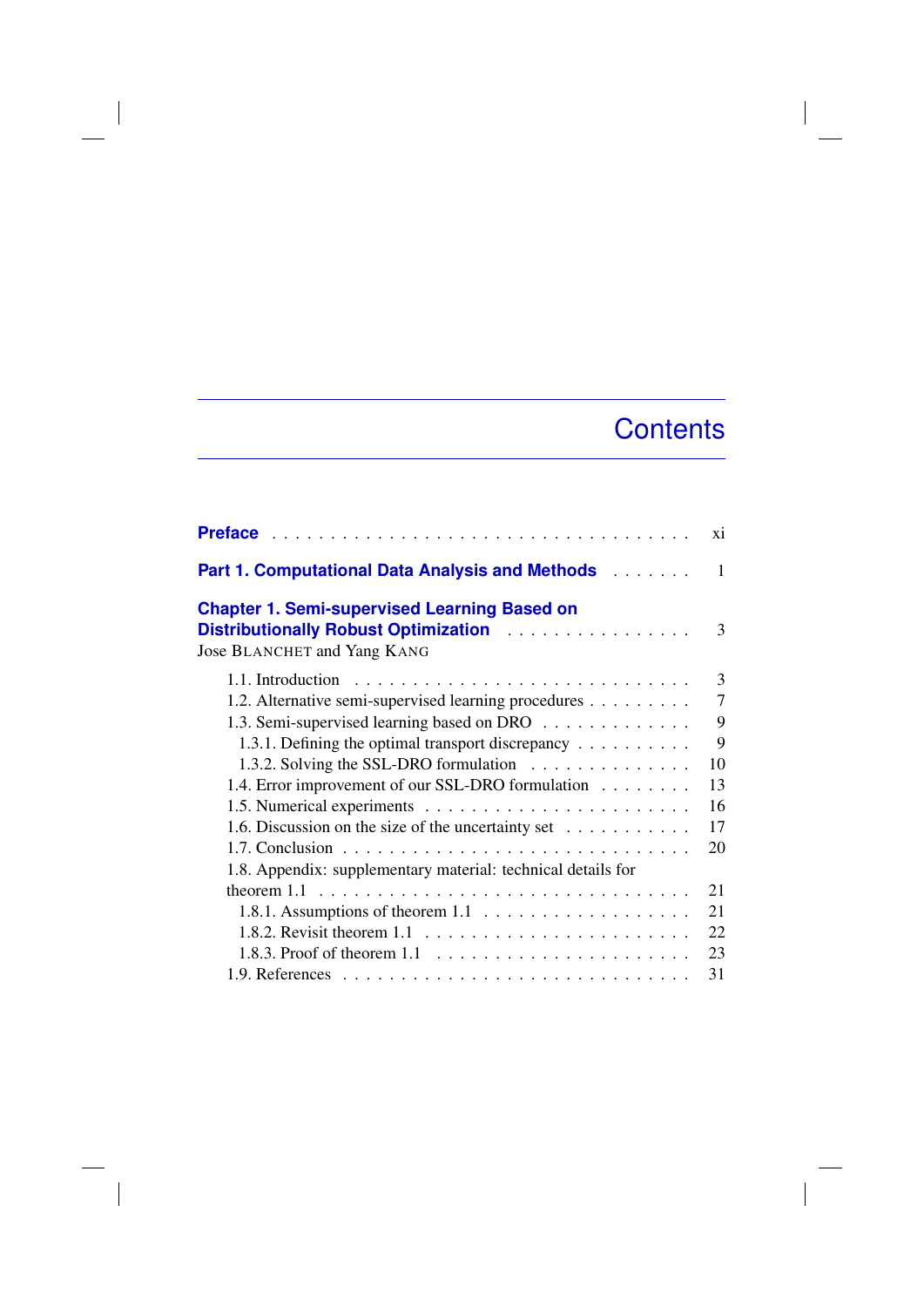## **Chapter 2. Updating of PageRank in Evolving**

|                                                                                   | 35 |
|-----------------------------------------------------------------------------------|----|
| Benard ABOLA, Pitos Seleka BIGANDA, Christopher ENGSTRÖM, John                    |    |
| Magero MANGO, Godwin KAKUBA and Sergei SILVESTROV                                 |    |
|                                                                                   | 35 |
|                                                                                   | 38 |
| 2.3. Finding components $\ldots \ldots \ldots \ldots \ldots \ldots \ldots \ldots$ | 39 |
| 2.3.1. Isolation of vertices in the graph                                         | 39 |
| 2.3.2. Keeping track of every vertex in the components                            | 40 |
|                                                                                   | 40 |
|                                                                                   | 41 |
| 2.6. PageRank of a tree with at least a cycle after addition                      |    |
|                                                                                   | 43 |
| 2.7. Updating PageRank of evolving treegraph with                                 |    |
|                                                                                   | 45 |
| 2.8. Aggregation/disaggregation methods of stochastic                             |    |
|                                                                                   | 46 |
|                                                                                   | 47 |
|                                                                                   | 49 |
|                                                                                   | 50 |
|                                                                                   | 50 |
|                                                                                   | 50 |
|                                                                                   |    |

| <b>Chapter 3. Exploring The Relationship Between Ordinary</b><br>PageRank, Lazy PageRank and Random Walk with Backstep |    |
|------------------------------------------------------------------------------------------------------------------------|----|
| <b>PageRank for Different Graph Structures</b> Alberts Alberts Alberts                                                 | 53 |
| Pitos Seleka BIGANDA, Benard ABOLA, Christopher ENGSTRÖM, John                                                         |    |
| Magero MANGO, Godwin KAKUBA and Sergei SILVESTROV                                                                      |    |
| 3.1. Introduction $\ldots \ldots \ldots \ldots \ldots \ldots \ldots \ldots \ldots$                                     | 53 |
|                                                                                                                        | 56 |
| 3.3. Mathematical relationships between variants                                                                       |    |
|                                                                                                                        | 57 |
|                                                                                                                        | 57 |
| 3.3.2. Generalized lazy PageRank $\vec{\pi}^{(g)}$                                                                     | 58 |
| 3.3.3. Random walk with backstep PageRank $\vec{\pi}^{(b)}$                                                            | 60 |
| 3.4. Convergence rates of the variants of PageRank                                                                     | 63 |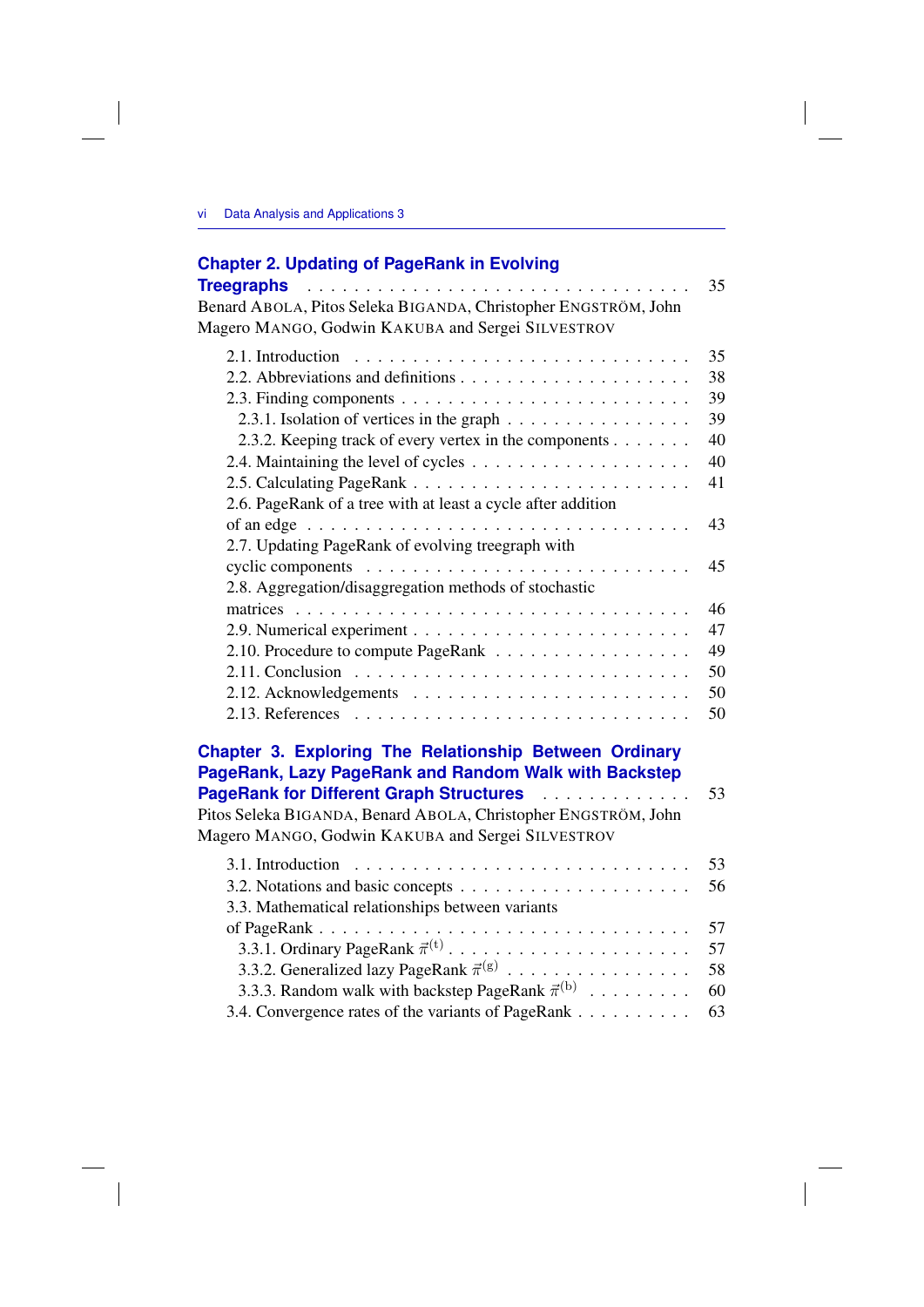$\overline{\phantom{a}}$ 

| 3.5. Comparison of ranking behaviors for the variants                                                         |     |
|---------------------------------------------------------------------------------------------------------------|-----|
|                                                                                                               | 66  |
| 3.5.1. Comparing PageRank of simple networks                                                                  | 66  |
| 3.5.2. Numerical experiments for large network                                                                | 69  |
|                                                                                                               | 71  |
|                                                                                                               | 71  |
|                                                                                                               | 72  |
| <b>Chapter 4. On the Behavior of Alternative Splitting Criteria</b>                                           |     |
|                                                                                                               | 75  |
| Carmela CAPPELLI, Rosaria SIMONE and Francesca DI IORIO                                                       |     |
|                                                                                                               | 75  |
|                                                                                                               | 77  |
|                                                                                                               | 80  |
|                                                                                                               | 85  |
|                                                                                                               | 88  |
| <b>Chapter 5. Investigation on Life Satisfaction Through</b>                                                  |     |
|                                                                                                               | 89  |
| Federica NICOLUSSI and Manuela CAZZARO                                                                        |     |
| 5.1. Introduction $\ldots \ldots \ldots \ldots \ldots \ldots \ldots \ldots \ldots \ldots$                     | 89  |
|                                                                                                               | 90  |
|                                                                                                               | 93  |
| 5.3.1. Survey on multiple aims analysis                                                                       | 94  |
|                                                                                                               | 99  |
|                                                                                                               | 99  |
| Part 2. Classification Data Analysis and Methods                                                              | 101 |
| <b>Chapter 6. Selection of Proximity Measures for a Topological</b>                                           |     |
| Correspondence Analysis                                                                                       | 103 |
| Rafik ABDESSELAM                                                                                              |     |
| 6.1. Introduction $\ldots \ldots \ldots \ldots \ldots \ldots \ldots \ldots \ldots \ldots$                     | 103 |
|                                                                                                               |     |
| 6.2.1. Comparison and selection of proximity measures<br>6.2.2. Statistical comparisons between two proximity | 110 |
|                                                                                                               | 112 |
|                                                                                                               |     |

 $\overline{\phantom{a}}$ 

 $\mathcal{L}^{\mathcal{L}}$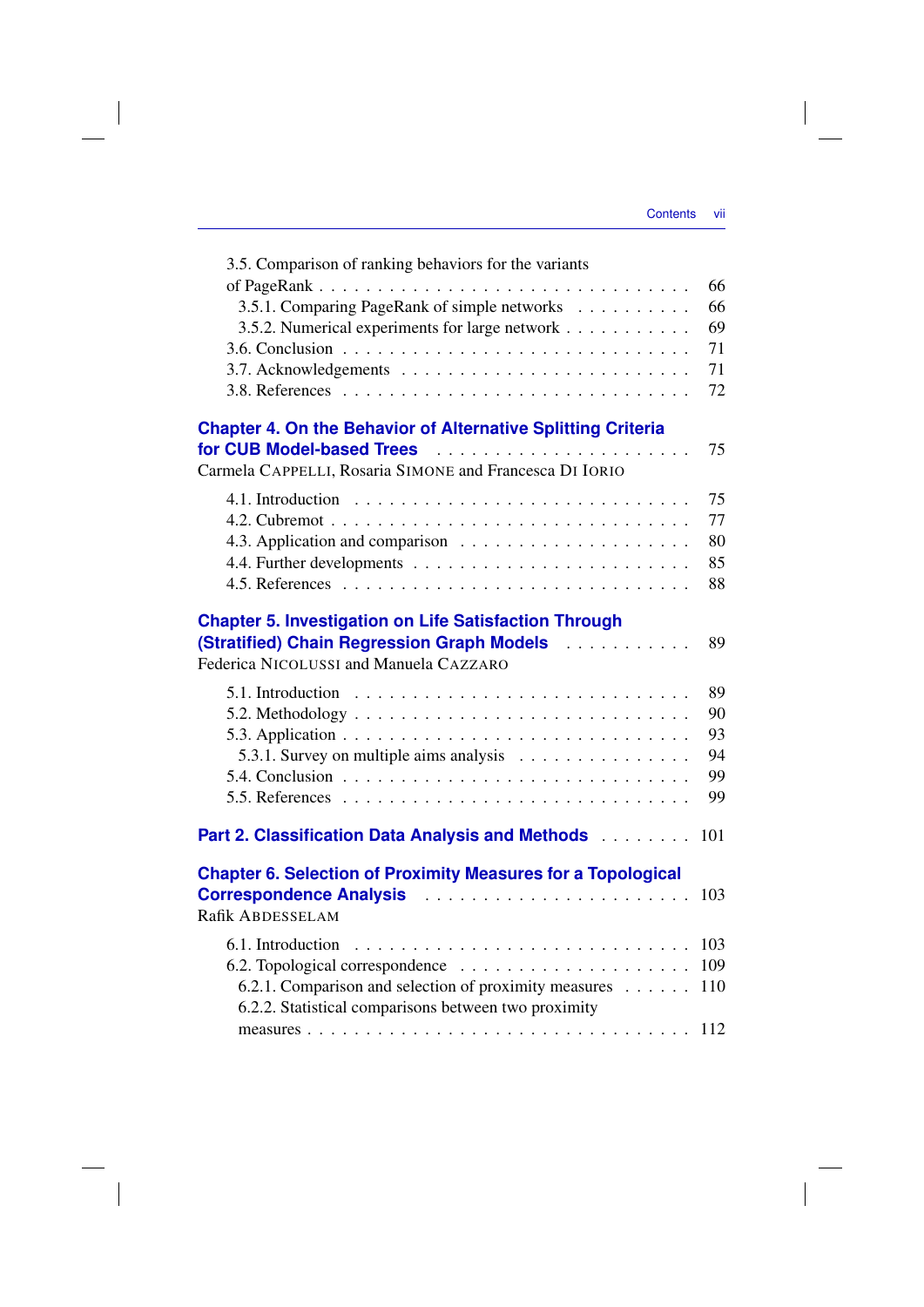$\overline{\phantom{a}}$ 

 $\overline{\phantom{a}}$ 

| 6.3. Application to real data and empirical results 114                                                                                                                                                        |            |
|----------------------------------------------------------------------------------------------------------------------------------------------------------------------------------------------------------------|------------|
|                                                                                                                                                                                                                | 118        |
|                                                                                                                                                                                                                | 119        |
|                                                                                                                                                                                                                | 120        |
| <b>Chapter 7. Support Vector Machines: A Review and</b><br><b>Applications in Statistical Process Monitoring Actual 2018</b>                                                                                   |            |
| <b>Anastasios APSEMIDIS and Stelios PSARAKIS</b>                                                                                                                                                               |            |
|                                                                                                                                                                                                                | 123<br>126 |
|                                                                                                                                                                                                                | 134        |
|                                                                                                                                                                                                                | 138        |
|                                                                                                                                                                                                                |            |
|                                                                                                                                                                                                                | 138        |
| <b>Chapter 8. Binary Classification Techniques: An Application</b><br>on Simulated and Real Bio-medical Data<br>Fragkiskos G. BERSIMIS, Iraklis VARLAMIS, Malvina VAMVAKARI<br>and Demosthenes B. PANAGIOTAKOS | 145        |
|                                                                                                                                                                                                                | 145        |
|                                                                                                                                                                                                                | 148        |
|                                                                                                                                                                                                                | 150        |
| 8.3.1. Data-driven health index construction                                                                                                                                                                   | 150        |
| 8.3.2. Classification methods for discrete data                                                                                                                                                                | 151        |
|                                                                                                                                                                                                                | 155        |
|                                                                                                                                                                                                                | 155        |
| 8.4.2. ATTICA study: dietary data collection                                                                                                                                                                   | 156        |
| 8.4.3. Evaluation of classification performance                                                                                                                                                                | 157        |
|                                                                                                                                                                                                                | 159        |
|                                                                                                                                                                                                                | 159        |
|                                                                                                                                                                                                                | 165        |
|                                                                                                                                                                                                                |            |
|                                                                                                                                                                                                                | 167        |
|                                                                                                                                                                                                                |            |
|                                                                                                                                                                                                                | 170<br>170 |

 $\Big|$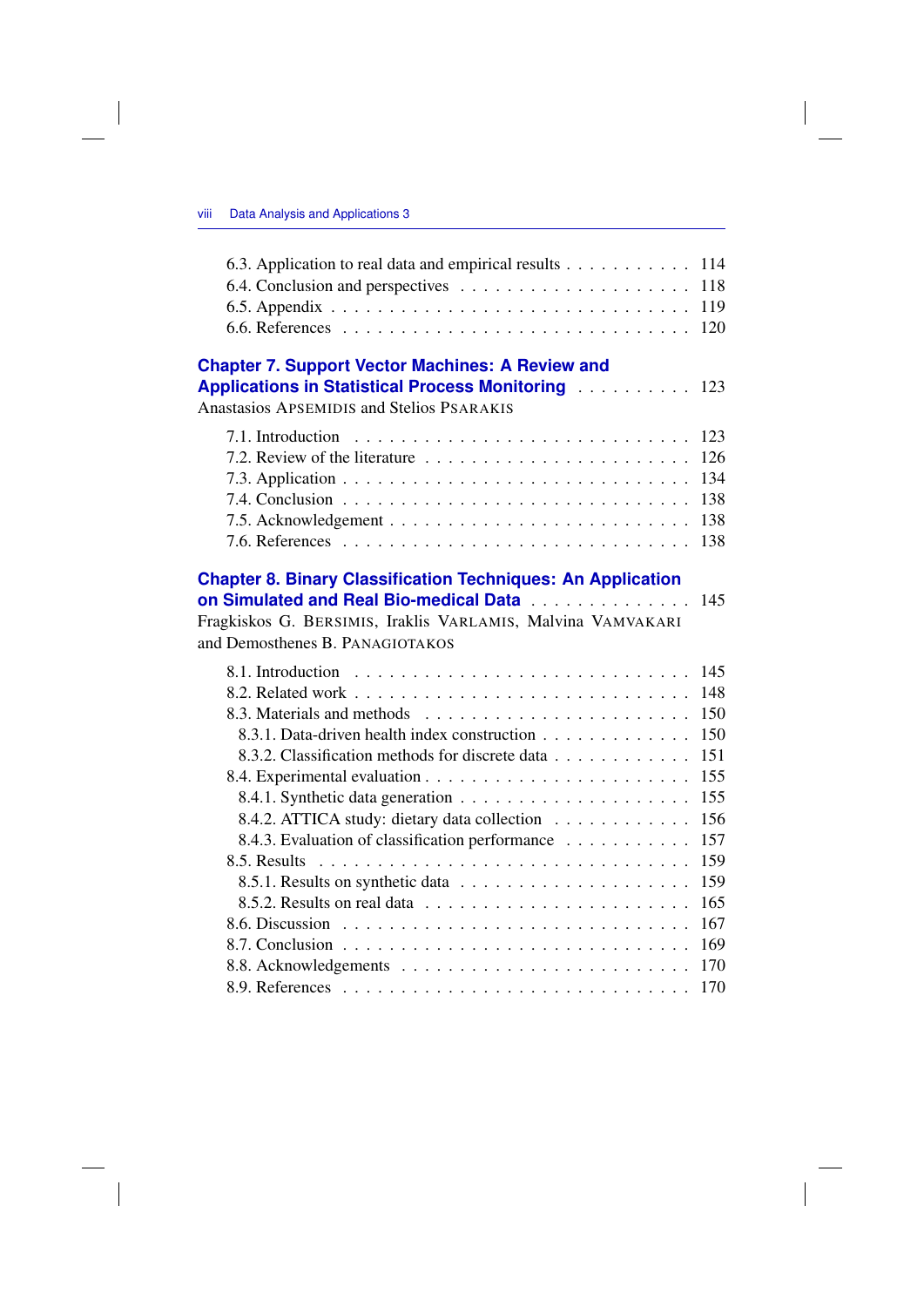| <b>Chapter 9. Some Properties of the Multivariate Generalized</b>               | 177 |
|---------------------------------------------------------------------------------|-----|
| Stergios B. FOTOPOULOS, Venkata K. JANDHYALA and Alex PAPARAS                   |     |
| 9.1. Introduction<br>9.2. The MGH family of distributions and their limiting    | 177 |
|                                                                                 | 179 |
| 9.3. The conditional MGH distribution and its limits                            | 187 |
|                                                                                 | 192 |
| <b>Chapter 10. On Determining the Value of Online Customer</b>                  |     |
| Satisfaction Ratings - A Case-based Appraisal Automatical<br><b>Jim FREEMAN</b> | 195 |
|                                                                                 | 195 |
| 10.2. Incomplete, inconsistent and contradictory results                        | 197 |
| 10.3. Sample size volatility $\ldots \ldots \ldots \ldots \ldots \ldots \ldots$ | 201 |
| 10.4. Technical inadequacies of the customer score                              |     |
|                                                                                 | 202 |
| 10.5. Non-standard weighting of survey responses                                | 206 |
|                                                                                 | 208 |
|                                                                                 | 209 |
|                                                                                 | 209 |
|                                                                                 | 209 |
|                                                                                 | 210 |
| 10.6.5. Web survey non-response $\dots \dots \dots \dots \dots \dots \dots$     | 210 |
|                                                                                 | 210 |
|                                                                                 | 211 |
| <b>Chapter 11. Projection Clustering Unfolding: A New</b>                       |     |
| Algorithm for Clustering Individuals or Items in a Preference                   |     |
| <b>Matrix</b><br>Mariangela SCIANDRA, Antonio D'AMBROSIO and Antonella PLAIA    | 215 |
|                                                                                 | 215 |
|                                                                                 | 216 |
|                                                                                 | 217 |
| 11.3.1. Projection indices $\ldots \ldots \ldots \ldots \ldots \ldots \ldots$   | 219 |
|                                                                                 |     |
|                                                                                 | 221 |

 $\overline{\phantom{a}}$